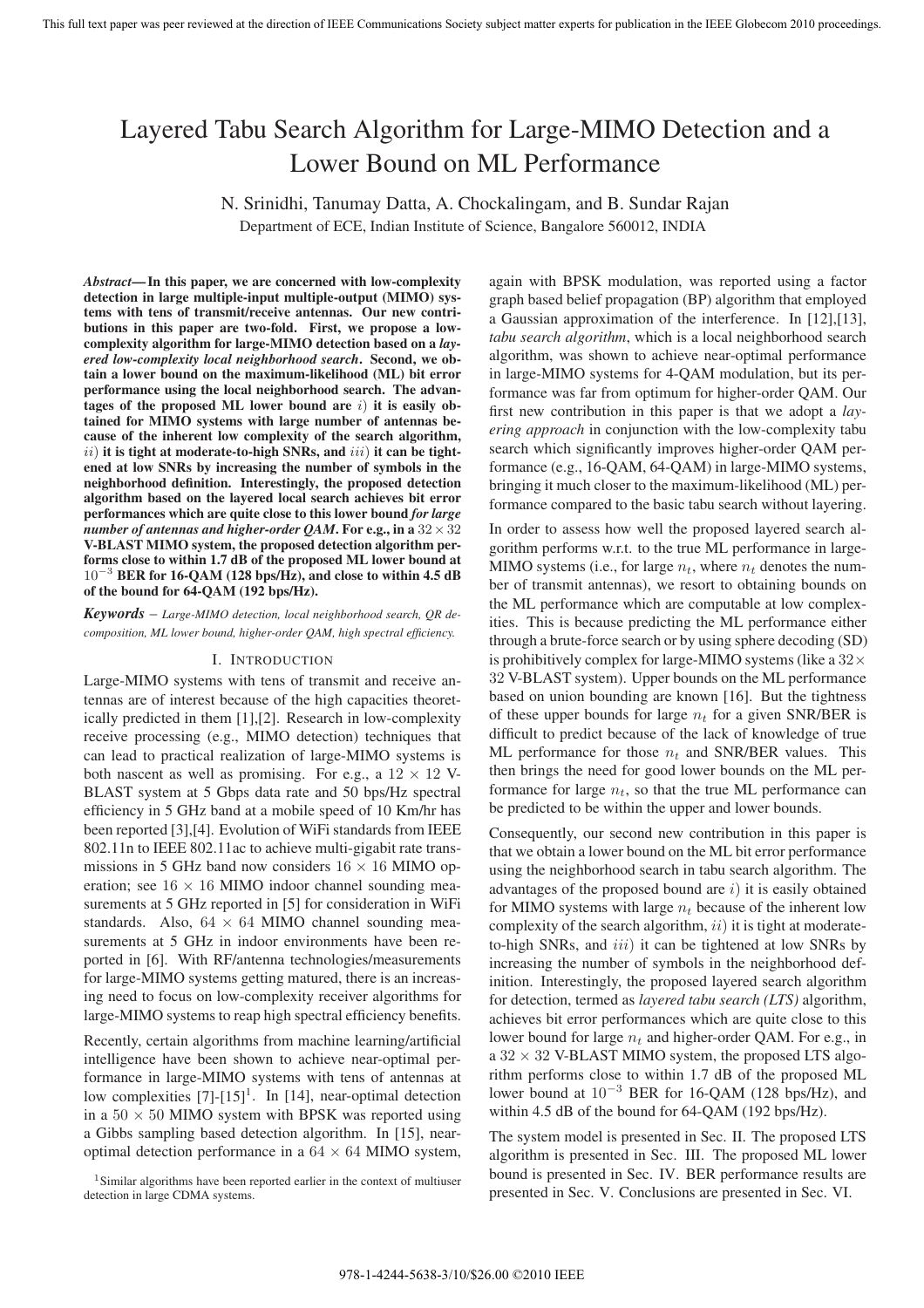#### II. SYSTEM MODEL

Consider a V-BLAST MIMO system with  $n_t$  transmit and  $n_r$ receive antennas. The transmitted symbols take values from a modulation alphabet A. Let  $\mathbf{x} \in \mathbb{A}^{n_t}$  denote the transmitted vector. Let  $\mathbf{H} \in \mathbb{C}^{n_r \times n_t}$  denote the channel gain matrix, whose entries are assumed to be i.i.d. Gaussian with zero mean and unit variance. The received vector **y** is given by

$$
y = Hx + n,\t(1)
$$

where **n** is the noise vector whose entries are are modeled as i.i.d.  $\mathbb{C}\mathcal{N}(0, \sigma^2)$ . The ML detection rule is given by

$$
\widehat{\mathbf{x}}_{ML} = \arg \min_{\mathbf{x} \in \mathbb{A}^{n_t}} ||\mathbf{y} - \mathbf{H}\mathbf{x}||^2
$$
  
= 
$$
\arg \min_{\mathbf{x} \in \mathbb{A}^{n_t}} \phi(\mathbf{x}),
$$
 (2)

where

$$
\phi(\mathbf{x}) \stackrel{\triangle}{=} \mathbf{x}^H \mathbf{H}^H \mathbf{H} \mathbf{x} - 2 \Re \left( \mathbf{y}^H \mathbf{H} \mathbf{x} \right) \tag{3}
$$

is the ML cost. The computational complexity in (2) is exponential in  $n_t$ , which is prohibitive for large  $n_t$ . Our interest is to achieve near-ML performance for large n*<sup>t</sup>* at low complexities for modulation alphabets including higher-order QAM. Our proposed layered tabu search (LTS) algorithm, which is presented in the next section, essentially addresses these two performance and complexity objectives for large n*<sup>t</sup>* and higher-order QAM.

#### III. PROPOSED LAYERED TABU SEARCH ALGORITHM

In this section, we present the proposed layered tabu search (LTS) algorithm for large-MIMO detection. The proposed algorithm involves a strategy of detecting symbols in a layered manner, where in each layer a low-complexity local neighborhood search detects a sub-vector of the transmitted symbol vector. The sub-vector size is increased from one layer to the next layer. In addition, the detected sub-vector in a given layer is used to form the initializing solution for the search in the next layer.

#### *A. Proposed LTS Algorithm*

Let **U** denote the upper triangular matrix obtained from the QR decomposition of the channel matrix **H**. Then, the objective equivalent to (2) will be to find the transmitted vector **x** which minimizes  $||\mathbf{U}(\mathbf{x} - \bar{\mathbf{x}})||^2$ , where

$$
\bar{\mathbf{x}} = \mathbf{H}^{\dagger} \mathbf{y}, \tag{4}
$$

and  $\mathbf{H}^{\dagger}$  is the Moore-Penrose pseudo inverse of **H**. Let  $u_{ij}$ denote the element in the ith row and jth column of the **U** matrix, and  $x_i$  denote the *i*th element of the vector **x**.

The algorithm processes one layer at a time. It starts with the  $n_t$ <sup>th</sup> layer first. In the k<sup>th</sup> layer,  $k = n_t, (n_t - 1), (n_t -$ 2),  $\cdots$ , 1, the algorithm detects the  $(n_t - k + 1)$ -sized subvector  $[x_k, x_{k+1}, \dots, x_{n_t}]$ . We detect the symbols of this sub-vector jointly because they interfere with each other due to the structure of the **U** matrix. For e.g., since **U** is upper triangular, there will be no interference to the symbol  $x_{n_t}$  in the  $n_t$ <sup>th</sup> layer. In the  $(n_t - 1)$ <sup>th</sup> layer, there will be one interferer  $x_{n_t}$ . In the  $(n_t - 2)$ th layer there will be two interferers  $x_{n_t-1}$  and  $x_{n_t}$ , and so on in the subsequent layers. The joint detection method employed in each layer is a low-complexity search described in Sec. III-C. We propose to reduce the complexity further by skipping the joint detection search in a layer if a simple cancellation of interference due to the already detected symbols in the previous layer results in a good quality output. The resulting algorithm is stated below.

Let  $\check{x}$  be the quantized version of  $\bar{x}$ , i.e., each element in  $\bar{x}$  is rounded-off to its nearest symbol in the alphabet to get  $\dot{x}$ , so that  $\check{\mathbf{x}} \in \mathbb{A}^{n_t}$ . Let  $d_{min}$  be the minimum Euclidean distance between any two symbols in A. The steps performed in the kth layer,  $k = n_t$ ,  $(n_t - 1)$ ,  $\dots$ , 1, are as follows:

*Step 1):* Calculate

$$
r_k = \bar{x}_k - \sum_{l=k+1}^{n_t} \frac{u_{kl}}{u_{kk}} (x_l - \bar{x}_l),
$$
 (5)

which is a cancellation operation that removes the interference due to the symbols detected in the previous layer.

*Step 2):* Find the symbol in the alphabet A which is closest to  $r_k$  in Euclidean distance. Let this symbol be  $a_q$ .

i) If  $|r_k - a_q| < \frac{d_{min}}{4}$ , then  $\hat{x}_k = a_q$ . Make  $k = k - 1$  and return to Step  $1)^2$ return to Step  $1)^2$ .

ii) If  $|r_k - a_q| \geq \frac{d_{min}}{4}$ , then set  $\hat{x}_k = \check{x}_k$ . Run the local search algosearch algorithm described in Sec. III-C. The search algorithm needs the following matrix and vectors as inputs:  $\hat{H}$ ,  $\tilde{y}$ , and  $\tilde{\mathbf{x}}^{(0)}$ . These inputs for the *k*th layer are obtained as:<br> $\tilde{\mathbf{x}}^{(0)} = [\hat{x}_k, \hat{x}_{k+1}, \dots, \hat{x}_{n}]$ 

$$
\tilde{\mathbf{x}}^{(0)} = [\hat{x}_k, \hat{x}_{k+1}, \cdots, \hat{x}_{n_t}], \tag{6}
$$

$$
\tilde{\mathbf{H}} = \begin{bmatrix}\nu_{kk} & u_{k(k+1)} & \cdots & u_{kn_t} \\
0 & u_{(k-1)(k-1)} & \cdots & u_{(k-1)n_t} \\
\vdots & \vdots & \vdots & \vdots \\
0 & 0 & \cdots & u_{n_t n_t}\n\end{bmatrix}, \quad (7)
$$
\n
$$
\tilde{\mathbf{y}} = \tilde{\mathbf{H}} \begin{bmatrix} \bar{x}_k & \bar{x}_{k+1} & \cdots & \bar{x}_{n_t} \end{bmatrix}^T.
$$

The output of the search algorithm is made as the updated  $[\hat{x}_k, \hat{x}_{k+1}, \dots, \hat{x}_{n_t}]$  sub-vector. Make  $k = k - 1$  and return to Step 1).

#### *B. Detection with Ordering*

A way to improve performance is to follow an optimum order while detecting the symbols. We need to find an optimum order  $(p_1, p_2, \dots, p_{n_t})$  which is a permutation of  $(1, 2, \dots, n_t)$ . We obtain the optimum ordering based on the post-detection SNR of the symbols as follows. Perform the following steps for  $i = n_t, \dots, 1$  with  $\mathbf{H}_{n_t} = \mathbf{H}$ : *i*) Find  $\mathbf{H}_{i}^{\dagger}$ , the Moore-<br>Penrose pseudo-inverse of  $\mathbf{H}_{i}$ , where  $\mathbf{H}_{i}$  is obtained by ze-Penrose pseudo-inverse of  $H_i$ , where  $H_i$  is obtained by zeroing  $(p_{i+1}, p_{i+2}, \dots, p_{n_t})$  columns of **H**; *ii*) Find  $p_i$ , the row index of  $\mathbf{H}_{i}^{\text{T}}$ , that results in the minimum norm among all rows of  $\mathbf{H}_{i}^{\mathsf{T}}$ . Detection is then carried out in the following order:  $p_{n_t}, p_{n_t-1}, p_{n_{t-2}}$ , and so on.

 ${}^{2}$ Execution of this part of the step essentially skips the joint detection using local search. Nearness of  $r_k$  to an element in A to within  $\frac{d_{min}}{4}$  is used as the criterion to decide to carry out or skip the local search in layer  $k$ . We found this simple criterion to work well in our simulations.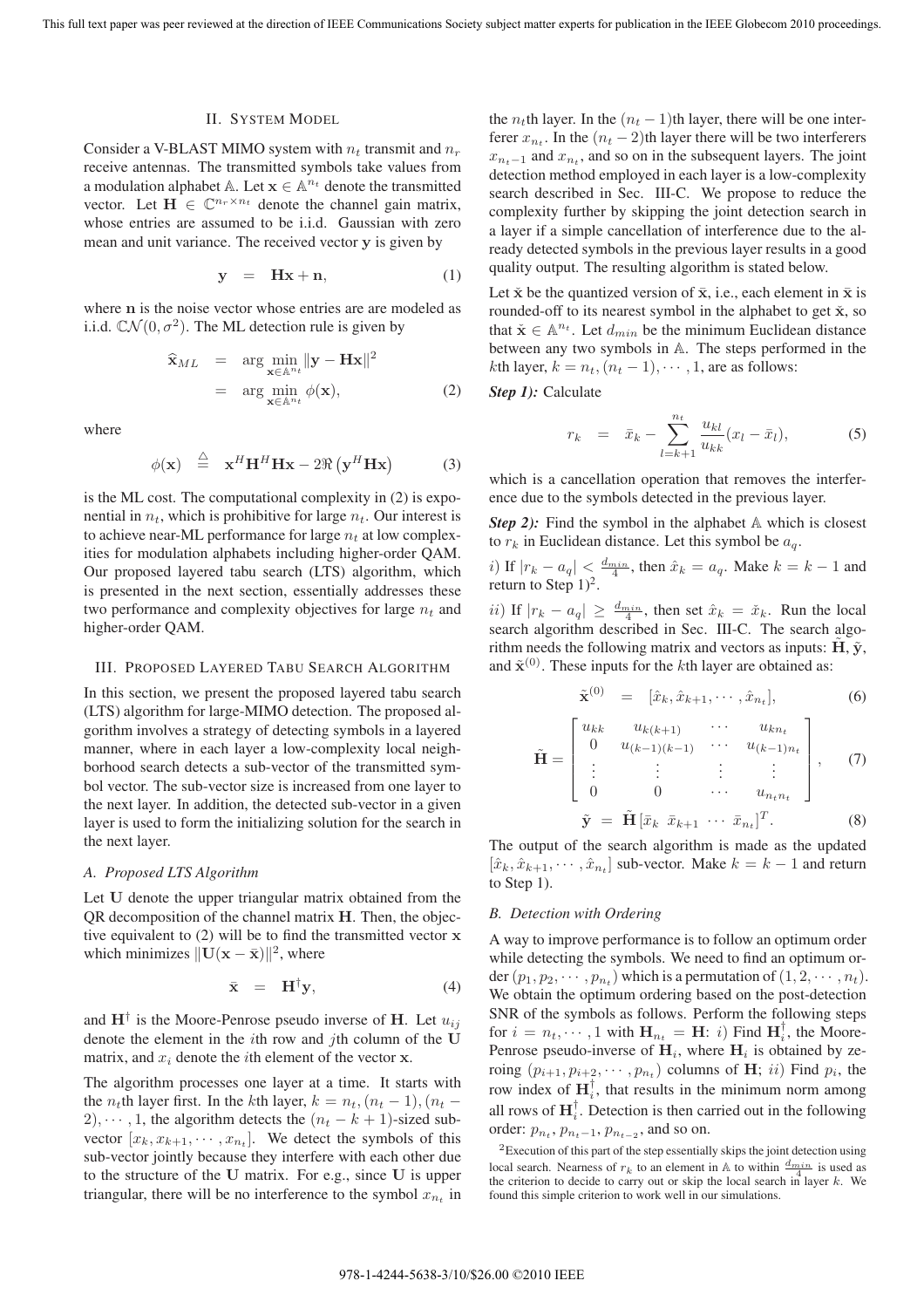## *C. Search Algorithm for Joint Detection in Layer* k

Consider the linear vector channel model wherein a  $d_r \times 1$ received vector  $\tilde{y}$  is given by

$$
\tilde{\mathbf{y}} = \tilde{\mathbf{H}} \tilde{\mathbf{x}} + \tilde{\mathbf{n}}, \tag{9}
$$

where  $\tilde{\mathbf{x}}$  is a  $d_t \times 1$  transmitted vector,  $\tilde{\mathbf{H}}$  is a  $d_r \times d_t$  channel matrix, and  $\tilde{\mathbf{n}}$  is a  $d_r \times 1$  zero mean Gaussian noise vector. The ML estimate of  $\tilde{x}$  is given by

$$
\widehat{\widetilde{\mathbf{x}}}_{ML} = \arg \min_{\widetilde{\mathbf{x}} \in \mathbb{A}^{d_t}} \phi(\widetilde{\mathbf{x}}), \tag{10}
$$

where  $\phi(\tilde{\mathbf{x}}) \triangleq \tilde{\mathbf{x}}^H \tilde{\mathbf{H}}^H \tilde{\mathbf{H}} \tilde{\mathbf{x}} - 2 \Re(\tilde{\mathbf{y}}^H \tilde{\mathbf{H}} \tilde{\mathbf{x}})$ . In this subsection we briefly describe a low-complexity local neighbortion, we briefly describe a low-complexity local neighborhood search algorithm to obtain an estimate of  $\tilde{x}$  based on tabu search [10]-[13]. In each layer of the proposed algorithm in Sec. III-A, the matrix and vectors in (7), (6), (8) are passed as inputs to this algorithm to jointly detect the symbol subvector in that layer. A detailed description of the tabu search algorithm for MIMO detection was presented in [12],[13]. A brief high level summary of this algorithm in given in the following paragraph.

The tabu search algorithm starts with an initial solution vector, defines a neighborhood around it (i.e., defines a set of neighboring vectors based on a neighborhood criteria), and moves to the best vector among the neighboring vectors (even if the best neighboring vector is worse, in terms of ML cost, than the current solution vector; this allows the algorithm to escape from local minima). This process is continued for a certain number of iterations, after which the algorithm is terminated and the best among the solution vectors in all the iterations is declared as the final solution vector. In defining the neighborhood of the solution vector in a given iteration, the algorithm attempts to avoid cycling by making the moves to solution vectors of the past few iterations as 'tabu' (i.e., prohibits these moves), which ensures efficient search of the solution space. The number of these past iterations is parametrized as the 'tabu period,' which is dynamically changed depending on the number of repetitions of the solution vectors observed in the search path. The per-symbol complexity of the tabu search algorithm is  $O(d_t d_r)$ , which is quite attractive for use in detection of large-MIMO signals.

The stopping criterion used in this paper has been simplified from that given in [12],[13]; the number of parameters used has been reduced to simplify the stopping criterion. The stopping criterion used is as follows.

*Stopping criterion:* The search algorithm is stopped if maximum number of iterations  $max\_iter$  is reached. Also, if the current solution is a local minima  $(lflag = 1)$  and the total number of repetitions of solutions is greater than  $max_{x}$ the algorithm is stopped. The solution would then be the vector with the least ML cost which has been found before the algorithm was stopped. The solution vector is fed back to the main algorithm as the solution sub-vector for that layer.

## IV. A LOWER BOUND ON ML PERFORMANCE

In this section, we obtain a lower bound on the ML bit error performance using the neighborhood search in the tabu search algorithm in Sec. III-C. To find the lower bound, we will use the actually transmitted vector **x** as the initial vector in the tabu search algorithm. Two vectors are said to be  $n$ -symbol neighbors of each other if they differ in exactly n coordinates. Define n-symbol neighborhood of a certain vector to be the set of all vectors which differ from that vector in  $i$  coordinates,  $i \leq n$ . With the transmitted vector **x** as the initial vector, tabu search algorithm is run and the output solution vector is obtained. Let  $\mathbf{x}_{TS}$  denote the output solution vector obtained from the tabu search, and  $\mathbf{x}_{ML}$  denote the true ML solution vector. Let  $e_{TS}$  denote the number of symbol errors in **x***T S*, and e*ML* denote the number of symbol errors in **x***ML*. Now, one of the three cases below will be true.

- 1)  $e_{TS} = 0$ , i.e.,  $\mathbf{x}_{TS} = \mathbf{x}$ , which may or may not be equal to  $\mathbf{x}_{ML}$ . So,  $e_{ML} \geq 0$ .
- 2)  $e_{TS} = \kappa$ ,  $\kappa \leq n$ . In this case, **x** is not a local minima. Also, the global minima **x***ML* can not have less than  $\kappa$  symbol errors. This is because for  $\mathbf{x}_{ML}$  to have less than  $\kappa$  symbol errors,  $\mathbf{x}_{ML}$  has to be a q-symbol neighbor of **x** where  $q < \kappa$ , which is not possible because **x***T S* obviously has the best ML cost among all *n*-symbol neighbors of **x**, and  $\mathbf{x}_{TS}$  can not have better ML cost than  $\mathbf{x}_{ML}$ . Therefore,  $e_{ML} \geq \kappa$ .
- 3)  $e_{TS} \ge n + 1$ . In this case, the global minima  $\mathbf{x}_{ML}$ does not lie in the n-symbol neighborhood of **x**. So,  $e_{ML} \geq n+1$ .

Based on the the above three cases, the tabu search algorithm simulation can take  $e_{ML}$  as 0 in case 1), as  $\kappa$  in case 2), and as  $n+1$  in case 3), which gives a lower bound on the ML symbol error performance. Since the number of symbol errors is a lower bound on the number of bit errors, the above bound is a bit error bound as well.

#### *A. Results and Discussions on the Lower Bound*

We simulated the tabu search algorithm for a  $16 \times 16$  V-BLAST MIMO system and obtained the proposed lower bounds for 4-, 16-, and 64-QAM. In Fig. 1, we plot these lower bounds for  $n = 1, 2, 3, 4$  and compare them with the actual ML performance obtained by sphere decoding. We note that sphere decoding simulations for the considered  $16 \times 16$  system took long simulation run time. In the interest of making a comparison with the proposed bound at such large  $n_t$ , we carried out these sphere decoder simulations and the results are shown in Fig. 1. From Fig. 1, it can be observed that the proposed bound is quite tight (within just 0.5 dB) for BERs less than  $10^{-2}$ , and gets increasingly tighter for lesser BERs. Even in the lower SNR region, the bound gets increasingly tighter for increasing  $n$ .

*An Approximate Prediction of ML Performance:* The improved tightness of the bound for increasing  $n$  is observed to be quite significant at low SNRs in Fig. 1. However, a large n means increased complexity. As a low-complexity alternative, we approximate the true ML error performance to be the error performance of the tabu search solution when the transmitted vector **x** is used as the initial vector, i.e., we assume  $e_{ML} = e_{TS}$ . From the previous discussion on the lower bound, we note that  $e_{TS}$  indeed corresponds to an upper bound to the proposed ML lower bound. But this upper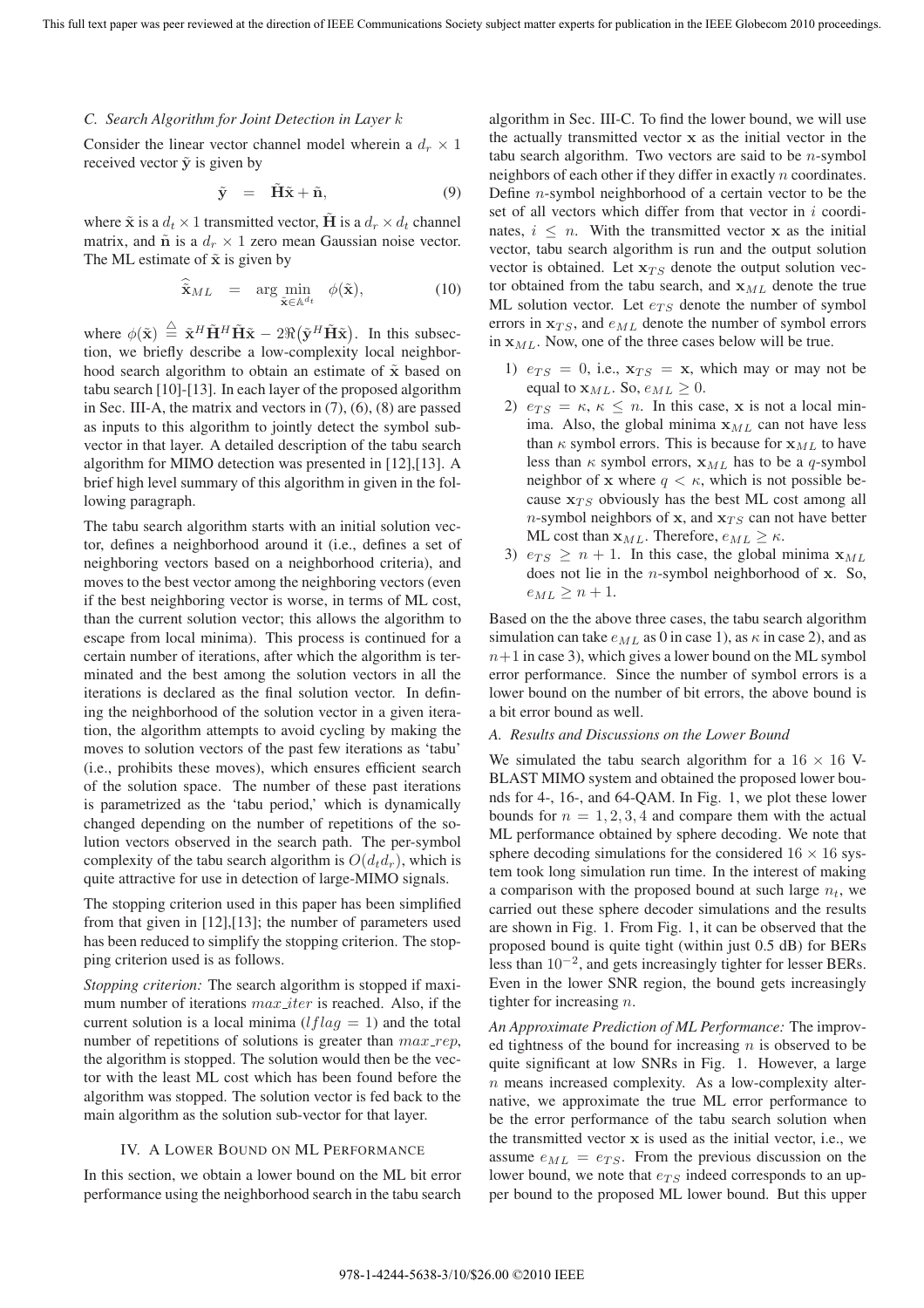

Fig. 1. Comparison of the proposed lower bound on ML performance for  $n = 1, 2, 3, 4$  with the ML performance predicted by sphere decoder for 16 *×* 16 V-BLAST MIMO with 4-QAM.



Fig. 2. Comparison of the proposed lower bound on ML performance for  $n = 1$  and the 'approximate ML' performance with the ML performance predicted by sphere decoder for  $16 \times 16$  V-BLAST MIMO with 4-QAM, 16-QAM, and 64-QAM.

bound need not be a lower or upper bound to true ML performance. So we refer to the performance obtained by equating  $e_{TS}$  to  $e_{ML}$  as an 'approximate ML performance.' It can be noted that, complexity-wise, like the proposed lower bound, the approximate ML performance is also easily obtained for large  $n_t$ . In Fig. 2, we compare the lower bound, approximate ML, and the sphere decoder performances for  $16 \times 16$ V-BLAST with 4-, 16-, and 64-QAM. It is seen that the proposed approximate ML performance is quite close to the actual ML performance even at low SNRs.

## V. BER PERFORMANCE OF THE PROPOSED LTS ALGORITHM IN LARGE-MIMO

In this section, we present the simulated BER performance of the proposed LTS algorithm for large-MIMO detection and compare with that of the tabu search (TS) without layering and with those of the proposed ML lower bound and the approximate ML. The following parameters are used in the tabu search algorithm:  $max\_rep = 10$ ,  $max\_iter = 20$ ,  $\beta = 10$ for 4-QAM,  $max\_rep = 10$ ,  $max\_iter = 100$ ,  $\beta = 100$  for

16-QAM and  $max\_rep = 20$ ,  $max\_iter = 200$ ,  $\beta = 200$  for 64-QAM, and  $P_0 = 1$ .

*Large-System Behavior of LTS:* Figure 3 shows the performance of the LTS algorithm with ordering in  $n_t \times n_r$  V-BLAST MIMO systems with  $n_t = n_r = 4, 8, 32$  and 16-QAM. The LTS algorithm is found to exhibit large-system behavior, where the BER improves with increasing  $n_t = n_r$ .

*BER/Complexity Comparison with TS with No Layering:* Figure 4 shows a comparison between the BER performances of the proposed LTS algorithm without and with ordering, and the TS algorithm without layering in a  $32 \times 32$  V-BLAST MIMO system with 16-QAM and 64-QAM. It can be seen that compared to TS without layering, the proposed layered TS approach significantly improves the BER performance. For e.g., TS without layering needs 24 dB SNR to achieve  $10^{-3}$  BER for 16-QAM, whereas the proposed LTS algorithm with ordering achieves the same BER at 19 dB, which amounts to an SNR gain of 5 dB. For 64-QAM, this SNR gain is even higher. The layered approach achieves this better performance in about the same complexity as that of the TS without layering. This can be seen from Fig. 5, where we have plotted the average simulation run time as a function  $n_t = n_r$  for 16-QAM. Though the order of complexity for TS without layering is less, the constant is high and at  $n_t = 16$ and 32 the proposed LTS has comparable complexity. So the proposed LTS significantly outperforms TS without layering for  $n_t = n_r = 32$  without any major increase in complexity. We do not give the performance of sphere decoder or its low-complexity variants for  $32 \times 32$  system because of their prohibitive complexity to simulate them in such large dimensions (64 real dimensions in case of  $32 \times 32$  MIMO with QAM modulation).

*Nearness to the ML Lower Bound and Approximate ML:* Finally, Fig. 5 shows the BER of the LTS algorithm in comparison with those of the ML lower bound and the approximate ML presented in Sec. IV in a  $32 \times 32$  V-BLAST system with 4-, 16-, and 64-QAM. The LTS algorithm is found to perform quite close to the bound and the approximate ML performance. For 16-QAM the nearness at  $10^{-3}$  BER is within just 1.7 dB, and for 64-QAM it is within 4.5 dB. These are very good performances considering the large number of antennas, high orders of modulation, high spectral efficiencies, and low complexities involved.

## VI. CONCLUSIONS

We have made two new contributions in this paper. First, we presented a *layered detection approach in conjunction with a low-complexity local neighborhood tabu search*, and showed that it indeed works very well in terms of both performance as well as complexity in MIMO systems with large number of antennas. Performance-wise, we showed that it achieves close to ML performance, and complexity-wise it scales well for large number of antennas. Such good performance and complexity features of the proposed algorithm are quite attractive for large-MIMO system implementations. Second, we proposed a lower bound on ML bit error performance based on the neighborhood search of the tabu search algorithm, which is a novel and effective approach. The proposed